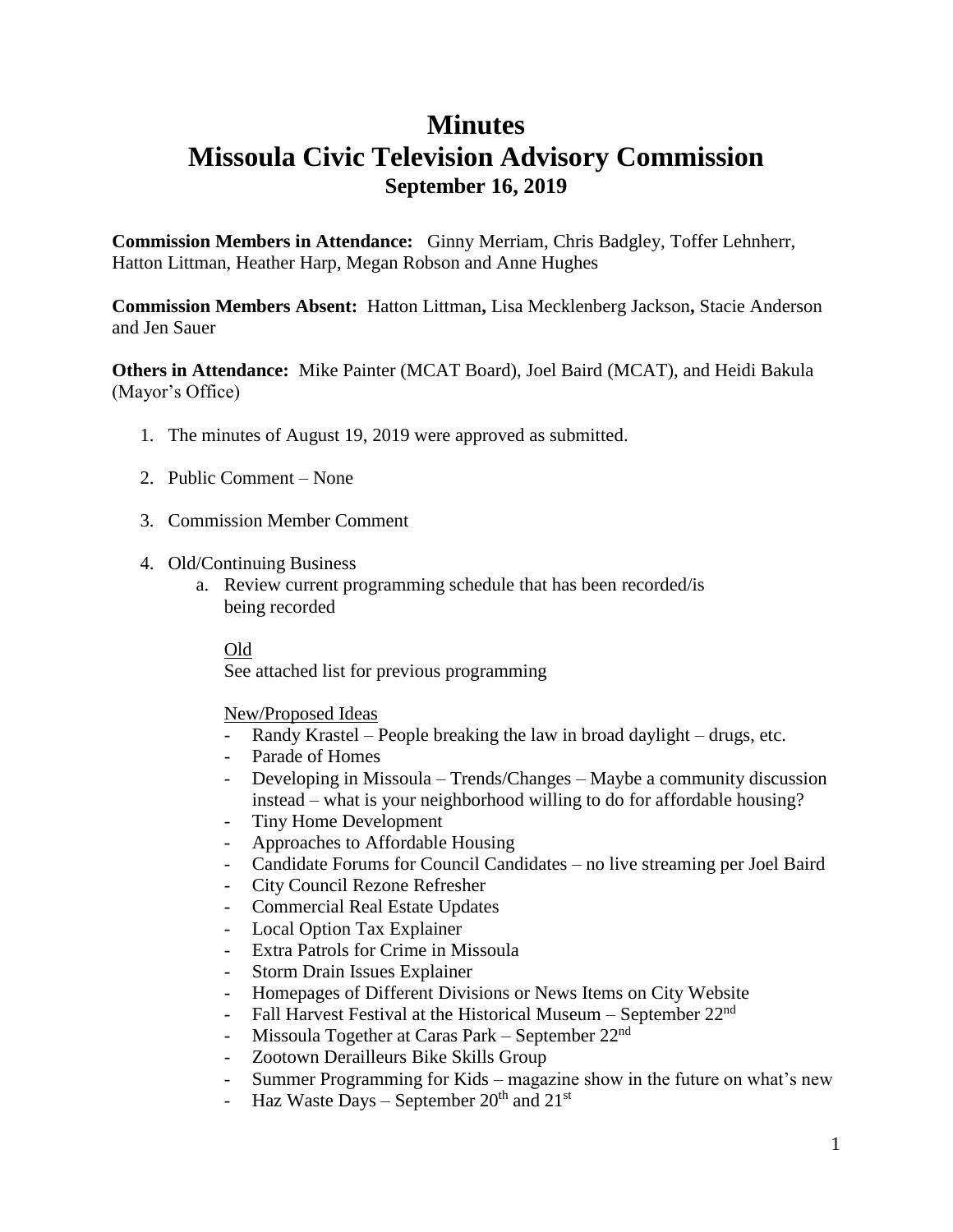### 5. New Business

- a. Approve the annual MCAT report Ginny Merriam
	- Comment was made to add "livestreaming through Escribe" to last paragraph of Ginny's introduction to the report.
	- More content was still needed to use up the city's hours.
	- Still a problem to find staff willing to go on camera for shows.

Megan Robson made a motion to approve the 2018 MCTAC annual report, Toffer Lehnherr seconded the motion. The motion carried unanimously for approval.

Respectfully submitted, Heidi Bakula Executive Assistant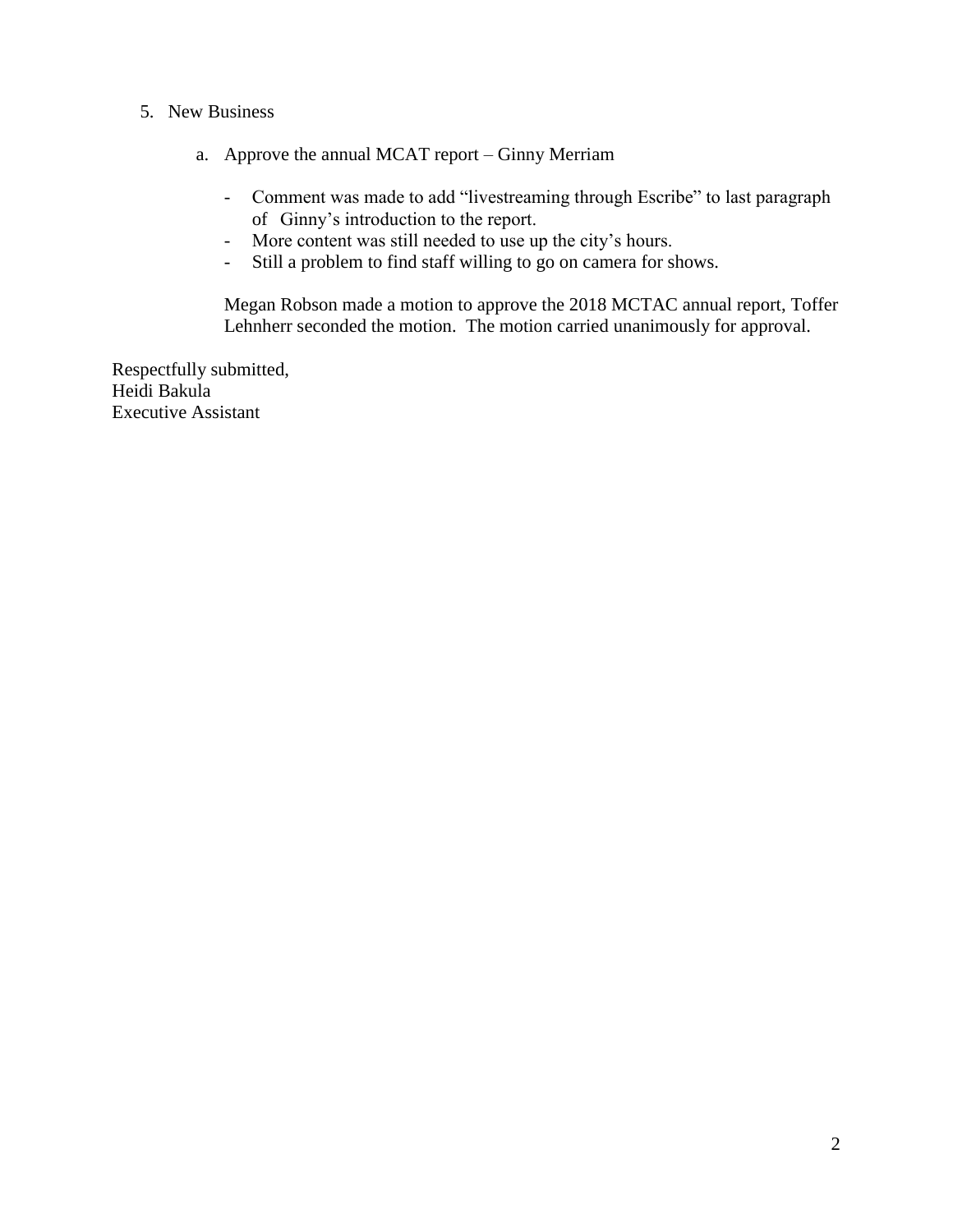

# Follow Up From August 19 2019 MCTAC Meeting for September 16, 2019 MCTAC

# **Pending Projects**

- A look at Downtown Community Policing with Dedicated Downtown Police Officer Randy Krastel
- Chris Behan, Karl Englund, Bryan Von Lossberg to do a TIFF educational show

#### $\bullet$ **City of Missoula**

- Citizen's Academy interviews for Heather Harp
- Unveiling of Flagship Mural at Millennial Building Parking Structure
- Candidates' Forums organized by Office of Neighborhoods, Sept 19 for Wards 5 and 6,
- September 24 Candidates' Forums for Wards 3 and 4, September 25 for Wards 1 and 2
- Stories & Stones Historical Tour September 15, 2019

# **University of Montana Media Assistance Grants**

- President's Lecture Series, Cornell West live streamed from The Wilma
- State of The University Address
- It Takes a City, Recruiting and Enrolling Students at UM (City Club Presentation)
- **University of Montana Geosciences/UM BRIDGES, Lecture at the Nexus: Pete McBride**

# **Missoula County Public Schools**

- High School Sports Started:
- **Big Sky 08/30/19** Fri. Billings West 7:00pm
- $\bullet$
- **Sentinel 09/03/19** Tue Glacier at Sentinel 7:00 PM
- $\bullet$ 
	-
- **Hellgate 9/5/2019** Thurs Helena at Hellgate 7:00 PM
- $\bullet$
- **Double Header: Hellgate 9/6/2019** Fri Skyview 4PM
- **Sentinel** Vs Billings Senior 7:30pm
- $\bullet$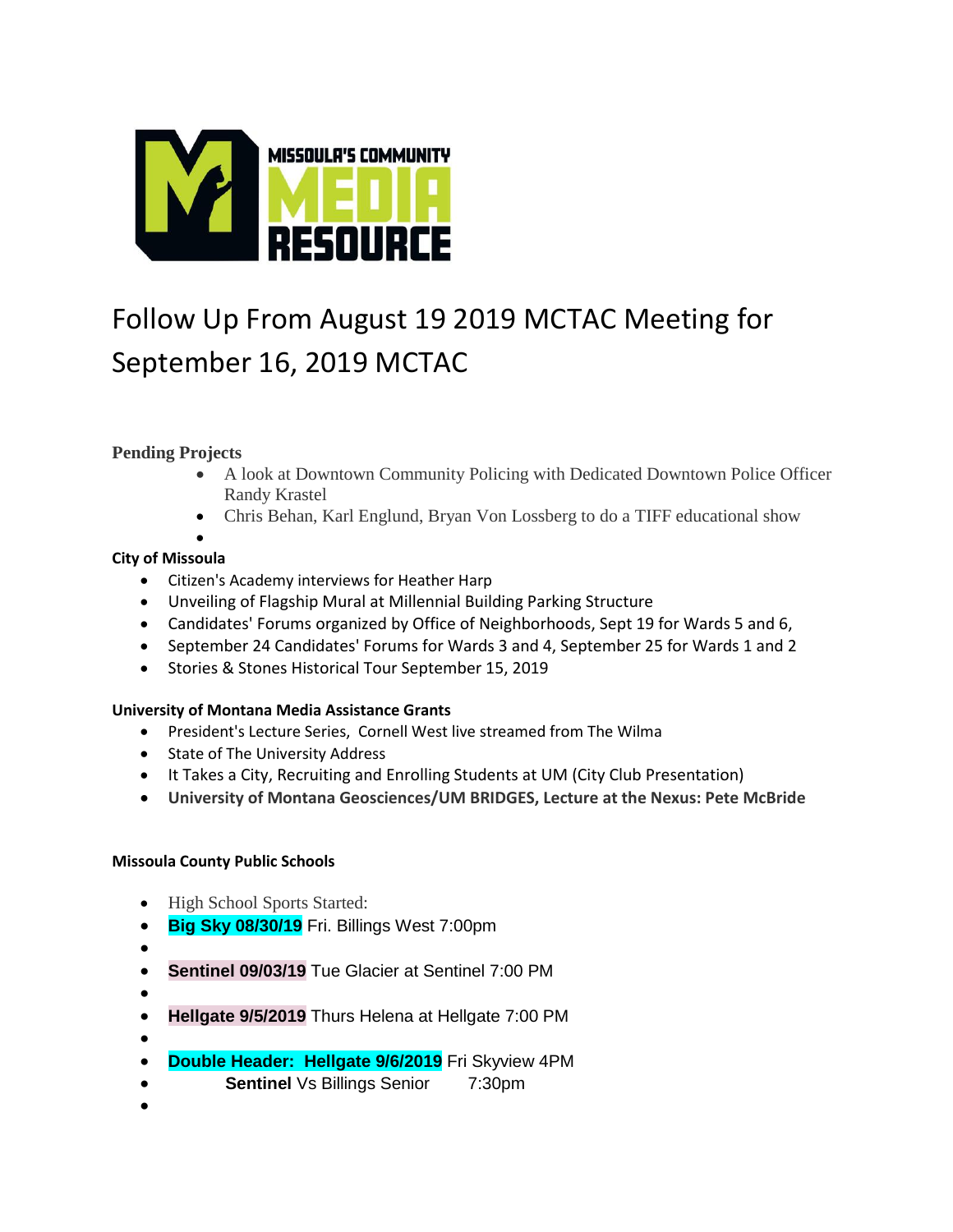- **Big Sky 09/13/19** Fri. vs. Hellgate 7:00
- $\bullet$
- **Sentinel 09/17/19 T**ue Capital at Sentinel 7:00 PM
- $\bullet$

# **Missoula County**

- Interview with Emily Fair Director Emily Brock
- Historical Museum at Fort Missoula Doc's Return: A Combat Medic Returns to Vietnam 50 Yrs Later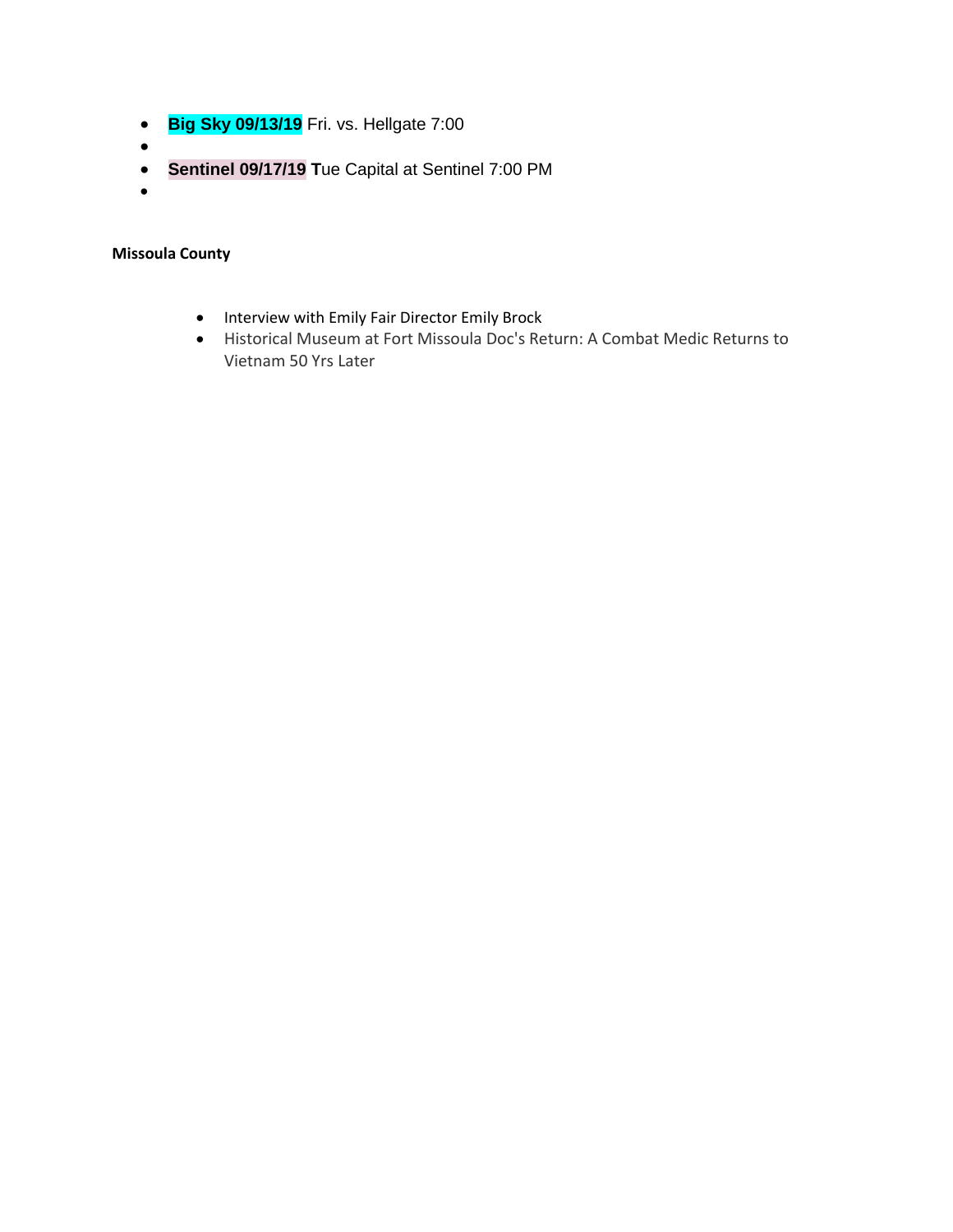#### **Annual Report 2018**

#### Missoula Civic Television Advisory Commission

Missoula Cable Access Television's government channel, Channel 190, is an electronic pipeline that enriches civic life for 20,000 Missoula households. It brings local government and civic affairs from City Hall, the Missoula County Courthouse and the Missoula County Public Schools' boardroom and schools to the citizen's television or computer screen and makes it possible for everyone to be involved in government. Serving as the City of Missoula's civic channel, it also brings feature programming and public events coverage to its viewers.

The MCAT staff works on government channel programming with the guidance of the 10member Missoula Civic Television Advisory Commission (MCTAC). Its appointees represent interests across the community: City and County government staff members and elected officials, Missoula County Public Schools District, the University of Montana and citizens at large. The commission manages 1,400 hours contracted for City government coverage each year. Commission members and the MCAT staff strive for a broad mix of programming types and subjects.

Meeting broadcasting, live and archived, has been the bread-and-butter of civic channel programming. The commission and MCAT and City staff members have worked during the past few years to conceive and produce more magazine-style feature programs and City projects and initiatives. In 2018, MCAT staff worked 161 hours on feature, magazine-style programs, a number the commission works to increase. Their subjects covered a wide range, including the State of the Community event, housing policy forums, historic preservation walking tours and park dedications and ribbon-cuttings, as well as multiple enterprise interviews with City staff.

In 2018, staff and recording time went to 591.25 hours of meeting recording and broadcasting. Of those, 329 hours went to City meetings, 70 hours to County meetings and 37 hours to MCPS School Board meetings.

This year's total civic TV hours, including time spent by staff members on management, came in at 997.25 hours, short by 402.75 hours of the 1,400 hours contracted. Trends that emerged during the past few years have continued. Meetings are shorter. Demand for enterprise programming and magazine-style features and news features is increasing. MCAT general manager Joel Baird and members of MCTAC are aware of these trends and are working to meet the demand. The most significant impediment to increasing production of non-meeting video programming is availability of funds to pay for in-house and freelance professional editing.

In technology improvements, MCTAC members encouraged and worked with MCAT leadership in their acquisition of equipment that enables live streaming from remote locations (outside of meeting places wired for MCAT, such as City Council Chambers). Online access to civic programming as well as streaming is available on the City of Missoula website and is now robust on the MCAT website.